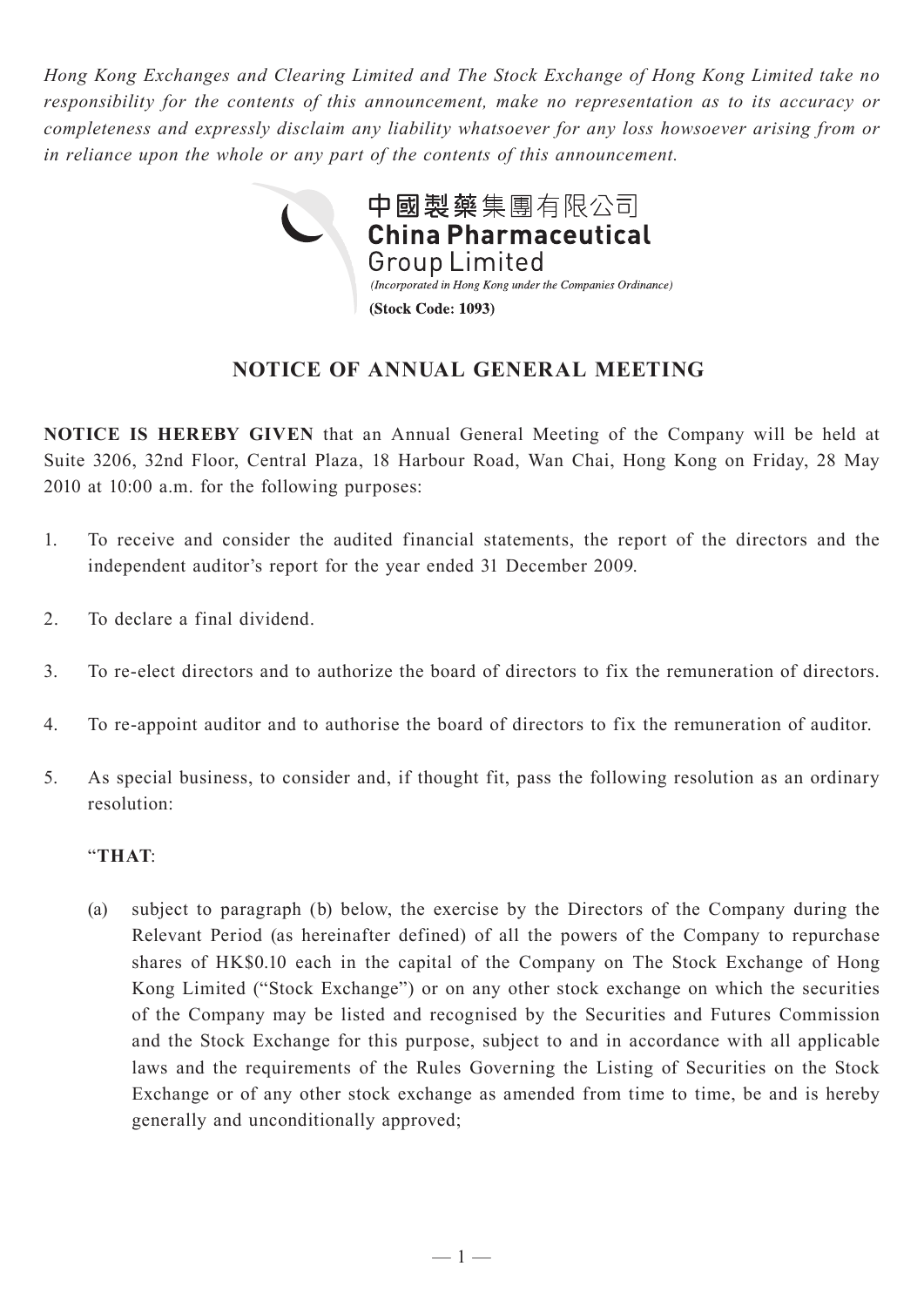- (b) the aggregate nominal amount of shares of the Company which the Directors of the Company are authorised to repurchase pursuant to the approval in paragraph (a) above shall not exceed 10% of the aggregate nominal amount of the issued share capital of the Company as at the date of this resolution, and the said approval shall be limited accordingly; and
- (c) for the purposes of this resolution, "Relevant Period" means the period from the passing of this resolution until whichever is the earlier of:
	- (i) the conclusion of the next annual general meeting of the Company;
	- (ii) the expiration of the period within which the next annual general meeting of the Company is required by law or the articles of association of the Company to be held; and
	- (iii) the date on which the authority set out in this resolution is revoked or varied by an ordinary resolution of the shareholders of the Company in general meeting."
- 6. As special business, to consider and, if thought fit, pass the following resolution as an ordinary resolution of the Company:

## "**THAT**:

- (a) subject to paragraph (c) below, the exercise by the Directors of the Company during the Relevant Period (as hereinafter defined) of all the powers of the Company to allot, issue and deal with additional shares of HK\$0.10 each in the capital of the Company and to make or grant offers, agreements and options (including bonds, warrants and debentures convertible into shares of the Company) which would or might require the exercise of such power be and is hereby generally and unconditionally approved;
- (b) the approval in paragraph (a) above shall authorise the Directors of the Company during the Relevant Period (as hereinafter defined) to make or grant offers, agreements and options (including bonds, warrants and debentures convertible into shares of the Company) which would or might require the exercise of such power after the end of the Relevant Period;
- (c) the aggregate nominal amount of share capital allotted or agreed conditionally or unconditionally to be allotted (whether pursuant to an option or otherwise) and issued by the Directors of the Company pursuant to the approval in paragraph (a) above, otherwise than pursuant to (i) a Rights Issue (as hereinafter defined); (ii) an issue of shares upon the exercise of rights of subscription or conversion under the terms of any warrants of the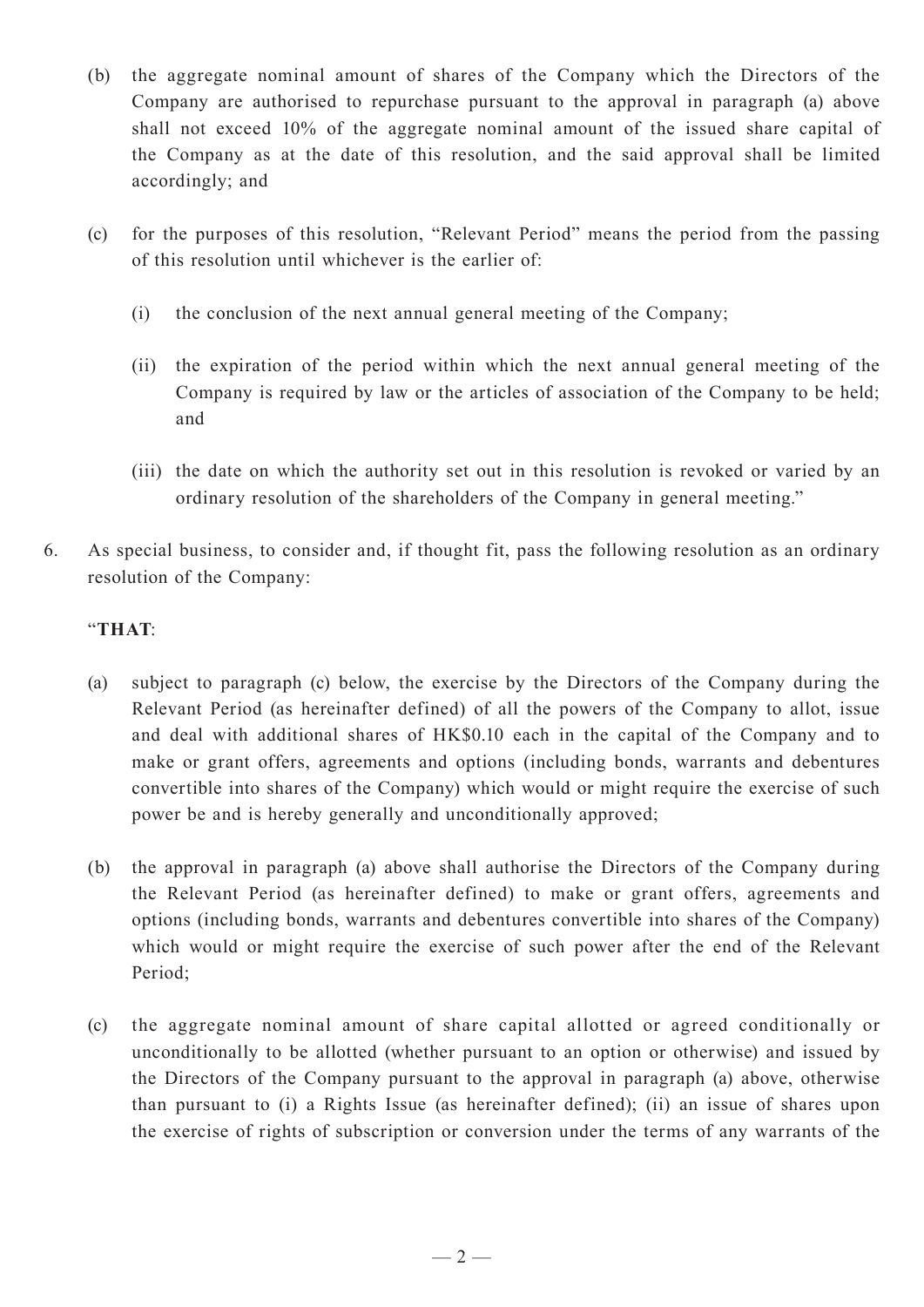Company or any securities which are convertible into shares of the Company; (iii) an issue of shares as scrip dividends pursuant to the articles of association of the Company from time to time; or (iv) an issue of shares under any option scheme or similar arrangement for the grant or issue of shares or rights to acquire shares of the Company, shall not exceed 20% of the aggregate nominal amount of the issued share capital of the Company as at the date of passing this resolution, and the said approval shall be limited accordingly; and

(d) for the purpose of this resolution,

"Relevant Period" means the period from the passing of this resolution until whichever is the earlier of:

- (i) the conclusion of the next annual general meeting of the Company;
- (ii) the expiration of the period within which the next annual general meeting of the Company is required by law or the articles of association of the Company to be held; and
- (iii) the date on which the authority set out in this resolution is revoked or varied by an ordinary resolution of the shareholders of the Company in general meeting; and

"Rights Issue" means an offer of shares (including bonds, warrants and debentures convertible into shares of the Company) open for a period fixed by the Directors of the Company to the holders of shares of the Company on the register on a fixed record date in proportion to their then holdings of such shares as at that date (subject to such exclusions or other arrangements as the Directors of the Company may deem necessary or expedient in relation to fractional entitlements or having regard to any restrictions or obligations under the laws of, or the requirements of any recognised regulatory body or any stock exchange in, any territory outside Hong Kong applicable to the Company)."

7. As special business, to consider and, if thought fit, pass the following resolution as an ordinary resolution of the Company:

"**THAT** subject to the passing of the resolution nos.5 and 6 set out in the notice convening the meeting, the general mandate granted to the Directors of the Company to allot, issue and deal with additional shares pursuant to resolution no.6 set out in the notice convening this meeting be and is hereby extended by the addition thereto of an amount representing the aggregate nominal amount of shares in the capital of the Company repurchased by the Company